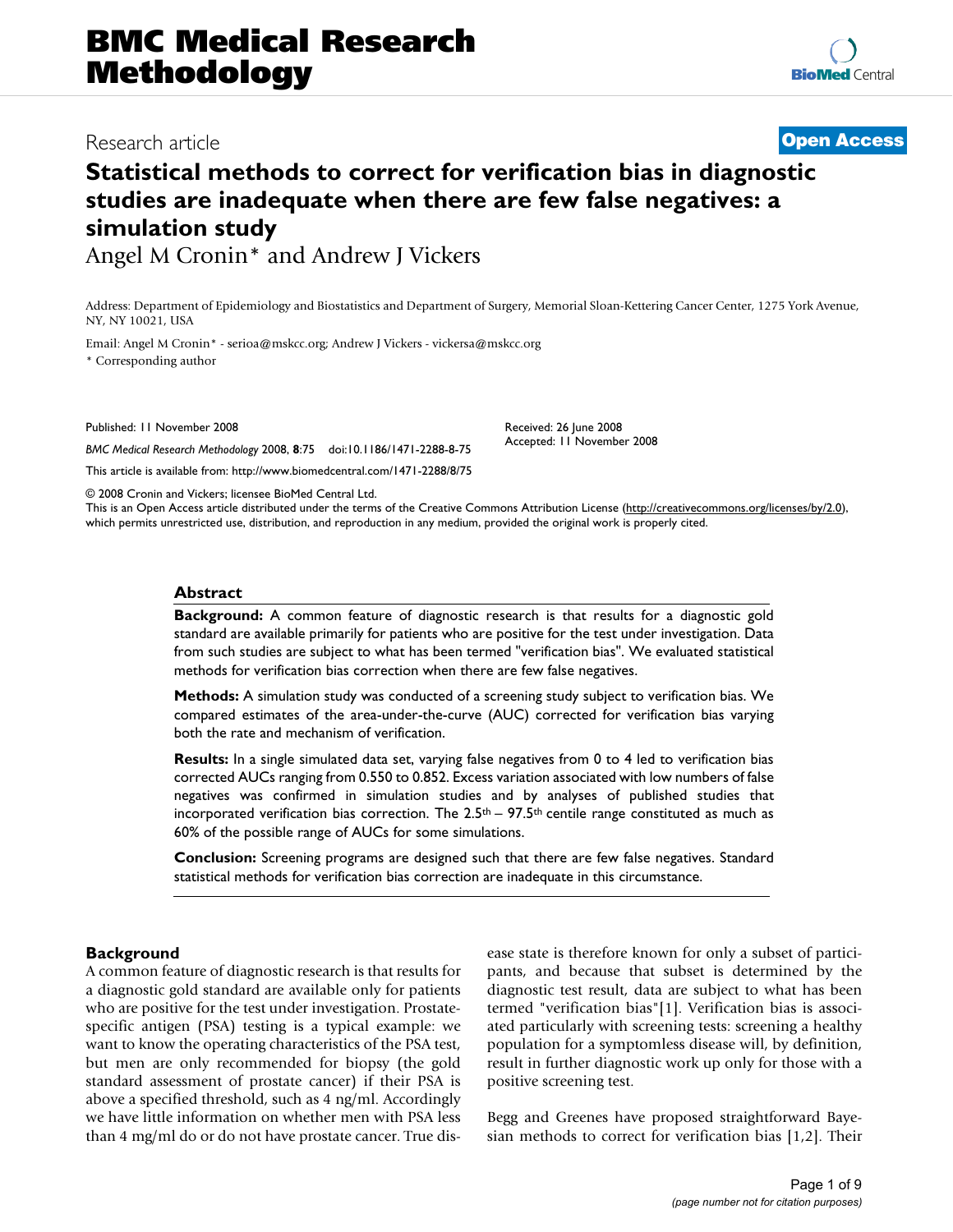method has been widely used [3-9] and requires only simple computations to estimate sensitivity and specificity for each threshold of the diagnostic test result, which can then be used to derive the area-under-the-receiver-operating-characteristics-curve (AUC). Alonzo and Pepe recently described another method for computing the AUC of a continuous screening test in the presence of verification bias. This method involves computing the sensitivity and specificity for each observed value of the screening test, but again is straightforward to implement[10]. Both of these methods rely on the assumption that data are missing at random[11], in other words, no other factor besides the diagnostic test result influenced verification status. Hunink et al have reported a method of correcting for verification bias when some participants receive the gold standard test based on variables other than the diagnostic test result, for example, if patients were sent to biopsy as a result of clinical findings. This method is similar to the method proposed by Begg and Greenes, but includes an additional modeling step [12].

One characteristic of many studies subject to verification bias, particularly those based on screening studies, is that only a very small number of participants with normal diagnostic test results will subsequently receive the gold standard assessment, that is, the number of false negatives is very low. It has previously been demonstrated that sensitivity cannot be accurately estimated in this scenario, even after correction for verification bias[13]. Here, we extend this argument to the area-under-the-receiver-operating-characteristic-curve. We also describe several previously published studies that involved verification bias correction, and examine whether their results might have been influenced by low false negative counts.

# **Methods**

Take the case of study of screening for cancer, where the aim is to determine the relationship between results of the screening test and true disease status. Patients are screened using an imaging technology (the diagnostic test), and those with abnormal findings recommended for biopsy (the gold standard assessment). A hypothetical example from such a screening program is shown in Figure 1. A total of 500 patients are screened and 100 have abnormal findings. Since those with abnormal findings are strongly recommended to undergo biopsy, 75/100 decide to have a biopsy and 50/75 are confirmed to have disease present. Of the 400 patients with normal findings, 40 are nonetheless biopsied, and 5 are found to have disease.

To estimate the sensitivity and specificity of imaging for detecting cancer, the naive approach would be to use only data from biopsied patients. This results in a sensitivity of 91% (50/55) and a specificity of 58% (35/60). However, it is obvious that patients with unfavorable characteristics

(those likely to be both diagnostic and gold standard positive) are overrepresented and patients with favorable characteristics (those likely to be both diagnostic and gold standard negative) are underrepresented in the sample of biopsied patients. As a result, sensitivity is overestimated and specificity underestimated. This is a classic example of verification bias: imaging results are available for all 500 patients, but the gold standard available only for a subset, which is associated with the imaging result. Methods for verification bias correction, following Begg and Greenes [1] are given in the Appendix (see Additional file 1). Using these methods on our example data set, gives a corrected sensitivity of 57% (67/117) and specificity is 91% (350/ 383). Without verification bias correction, we would have concluded that imaging was highly sensitive but moderately specific when in fact the reverse is true.

Correction for verification bias becomes problematic if small cell counts are encountered. Table 1 gives some different scenarios for the biopsy results of patients with a normal imaging result in our cancer screening example. In the first row, the scenario shown in figure 1, 40 participants with a normal imaging result were biopsied, of which 5 were found with disease – that is, there were 5 false negatives – giving a corrected sensitivity of 57%. In subsequent rows in table 1, we vary the number of false negatives and find that small changes in the data lead to large differences in our estimates: a change from 2 to 1 false negatives, for example, increases sensitivity from 77% to 87%. Clearly no robust statistical method should give such a different result given a change in status for a single patient in a 500 patient study.

A mathematical explanation for this observation is as follows. Consider the formula for the corrected sensitivity given in the appendix (see Additional file 1):

| Corrected sensitivity $=$ | $v_{11}$ + $[v_{11}$ + $v_{12}$ )+ $n_1$                                           |
|---------------------------|------------------------------------------------------------------------------------|
|                           | $v_{11}$ + $[v_{11}$ + $v_{12}$ + $n_1$ + $v_{21}$ + $[v_{21}$ + $v_{22}$ + $n_2]$ |

Here, v indicates patients with verified outcome (e.g. a biopsy result); n indicates all patients; the first and second subscripts refer to the test and gold standard results (e.g. imaging and biopsy) respectively; the subscript indicator 1 and 2 refer to test positive/disease and test negative/no disease. The problematic cell is the false negative cell, since participants are rarely verified if they have a strongly negative diagnostic test result; moreover, when these patients are verified, they are most likely to be disease free. It can be seen from (1) that as the false negative cell count  $(v_{21})$  approaches zero, the second term in the denominator of (1) also approaches zero, resulting in a corrected sensitivity that approaches 100%.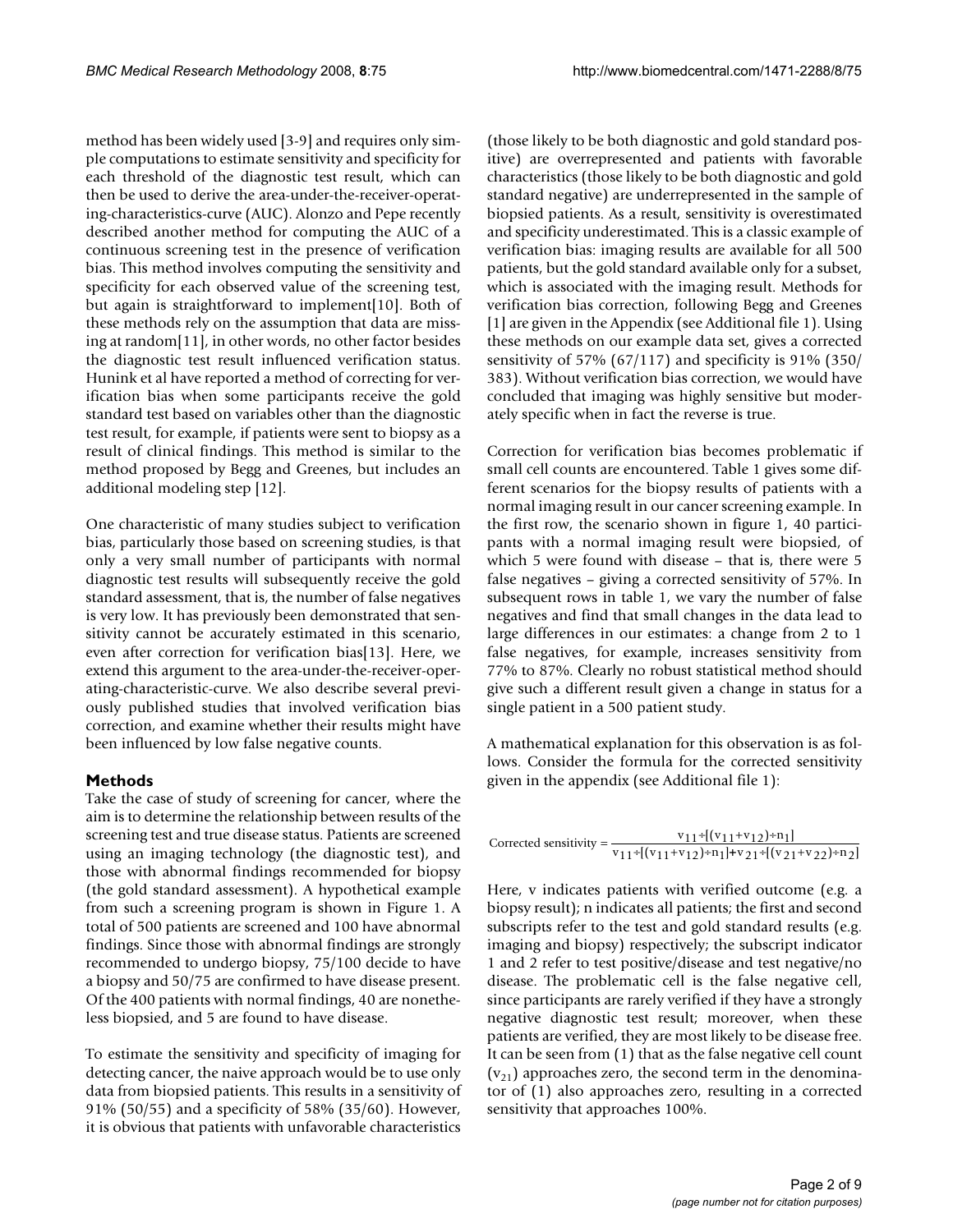

Summarized in contingency table form:

#### **Before verification bias correction:**

| Imaging  | Αll      | <b>Biopsy Results</b> | Non-Biopsied         |       |          |
|----------|----------|-----------------------|----------------------|-------|----------|
| Result   | Patients |                       | Diseased Nondiseased | Total | Patients |
| Abnormal | 100      | 50                    | 25                   | 75    | 25       |
| Normal   | 400      |                       | 35                   | 40    | 360      |
| Total    | 500      | 55                    | 60                   | 115   | 385      |

#### After verification bias correction:

| <b>Biopsy Results</b> |             |       |  |  |  |
|-----------------------|-------------|-------|--|--|--|
| <b>Diseased</b>       | Nondiseased | Total |  |  |  |
| 67                    | 33          | 100   |  |  |  |
| 50                    | 350         | 400   |  |  |  |
| 117                   | 383         | 500   |  |  |  |
|                       |             |       |  |  |  |

# Figure 1 **Example of data subject to verification bias.**

The sort of small differences in cell count which, as we have shown, can have a marked effect on estimates, are an inevitable consequence of sampling variability. In our principal example, 5 of the 40 patients with negative imaging results had positive biopsy. The 95% confidence interval for this proportion, 12.5%, is 4% to 27%: accordingly it would not at all be unusual if, were we to repeat this experiment, we were to see only 2 of 40 patients with false negative results. In other words, in the imaging example we could have reported a sensitivity ranging from

|  |  |  | Table 1: Examples of data subject to verification bias and with a low number of false negatives |  |
|--|--|--|-------------------------------------------------------------------------------------------------|--|
|--|--|--|-------------------------------------------------------------------------------------------------|--|

| Example | Number with normal imaging result and biopsied | Corrected Sensitivity* (%)   |       |     |
|---------|------------------------------------------------|------------------------------|-------|-----|
|         | Diseased (False negatives)                     | Nondiseased (True negatives) | Total |     |
|         |                                                | 35                           | 40    | 57  |
|         |                                                | 36                           | 40    | 63  |
|         |                                                | 37                           | 40    | 69  |
|         |                                                | 38                           | 40    | 77  |
|         |                                                | 39                           | 40    | 87  |
|         |                                                | 40                           | 40    | 100 |

\* Corrected for verification bias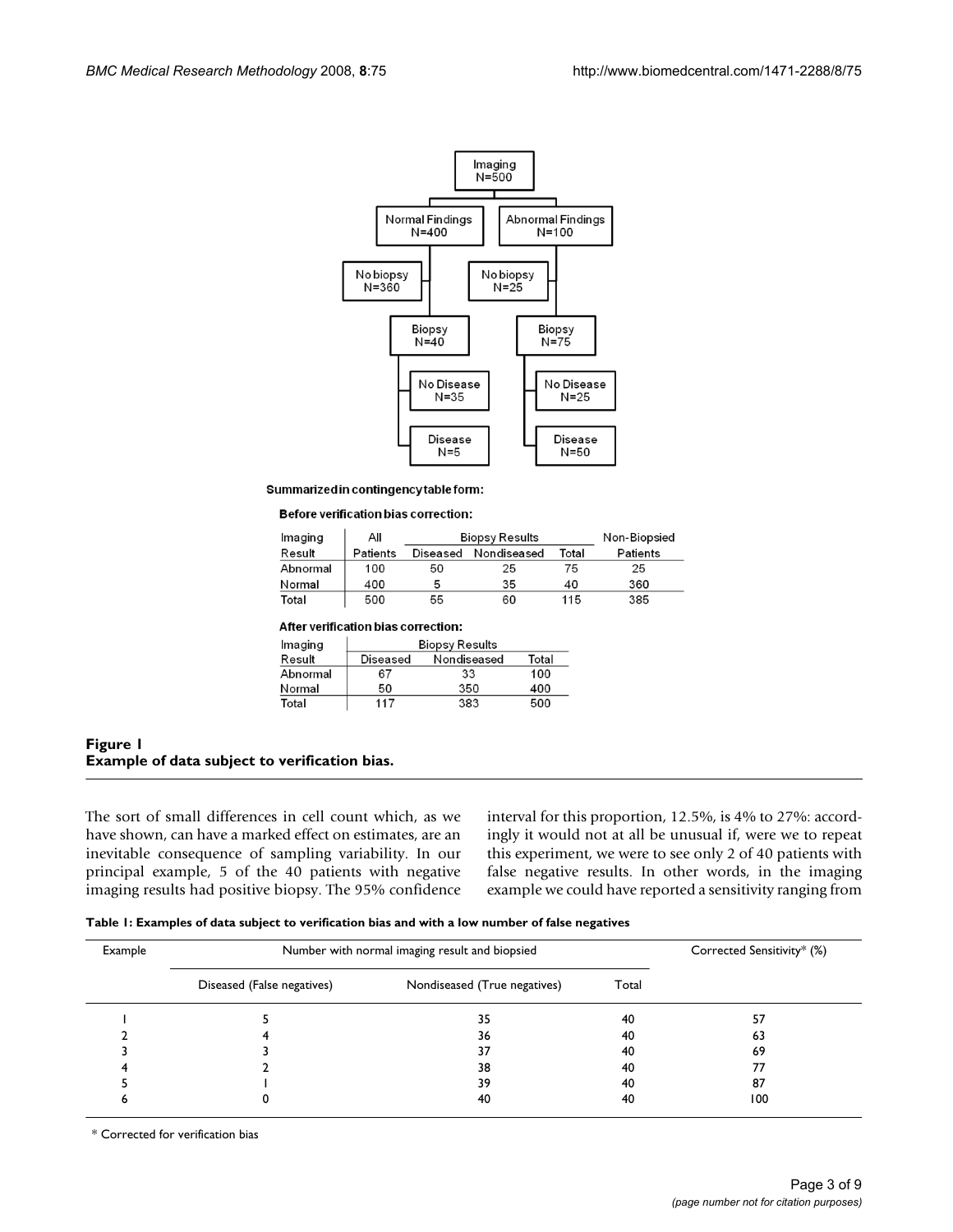approximately 40% to 75% due to small chance differences in the number of false negatives, and there would be a very wide confidence interval around these estimates.

To investigate further the effects of low false negative counts on sensitivity, and in turn the AUC, we performed the following experiment:

A) We created a simulated data set with 5000 subjects. Both diagnostic and gold standard test results were known for all 5000 subjects, constituting a fully verified data set. Since the gold standard result was known for all subjects, we were able to fix the true AUC to 0.750. Data were simulated according to the specified probability models:

a. The gold standard test result follows a Bernoulli distribution with the mean equal to the incidence of disease, which was set to 10%.

b. The diagnostic test result follows a log normal distribution where the log(test result) has a standard deviation of 1 and a mean of 0 and 1, respectively, for patients with negative and positive gold standard test results.

B) We introduced verification bias to the data in step A such that a certain proportion *v* of participants were verified, where *v* was varied as an experimental parameter. The probability *p* of verification for each subject increased with the diagnostic test result using the formula log [*p*/(1  $p$ ] =  $\alpha$  + 0.5*d*, where *d* was the decile of the diagnostic test result and the constant  $\alpha$  adjusted to fix the overall probability of verification to *v*. This gives the probabilities shown in the top half of table 2. We then applied a correction for verification bias, as shown in the appendix. Note that verification status depended solely on the diagnostic test result, therefore fulfilling the missing at random assumption required for this method. Since the diagnostic test in our simulation has a continuous distribution, the sensitivity and specificity was derived for multiple thresholds by dichotomizing the subjects into abnormal (above the threshold) and normal (below the threshold). A receiver operating characteristics curve was then constructed from these estimates [2] to calculate an AUC corrected for verification bias.

C) We repeated step B five times. Since we introduced verification bias in the same manner each time, we would expect no important differences in data structure between replications. Using the same argument, we would expect no important difference in verification bias corrected AUC unless standard methods were not appropriate for these data.

**Table 2: Probability of verification used in the simulations for each decile of the diagnostic test result**

| Decile of diagnostic test result                                                                                                   | Probability of having the gold standard result (%)                          |              |              |  |  |
|------------------------------------------------------------------------------------------------------------------------------------|-----------------------------------------------------------------------------|--------------|--------------|--|--|
|                                                                                                                                    | 10% verified                                                                | 30% verified | 60% verified |  |  |
|                                                                                                                                    | Probabilities of verification likely to be encountered in a screening study |              |              |  |  |
|                                                                                                                                    | 0.6%                                                                        | 3.0%         | 16.0%        |  |  |
| 2                                                                                                                                  | 0.9%                                                                        | 4.9%         | 23.9%        |  |  |
| 3                                                                                                                                  | 1.5%                                                                        | 7.8%         | 34.2%        |  |  |
| 4                                                                                                                                  | 2.5%                                                                        | 12.2%        | 46.1%        |  |  |
| 5                                                                                                                                  | 4.1%                                                                        | 18.7%        | 58.5%        |  |  |
| 6                                                                                                                                  | 6.5%                                                                        | 27.5%        | 69.9%        |  |  |
| 7                                                                                                                                  | 10.3%                                                                       | 38.5%        | 79.3%        |  |  |
| 8                                                                                                                                  | 15.9%                                                                       | 50.7%        | 86.3%        |  |  |
| 9                                                                                                                                  | 23.8%                                                                       | 62.9%        | 91.2%        |  |  |
| 10                                                                                                                                 | 34.0%                                                                       | 73.7%        | 94.5%        |  |  |
| Probabilities of verification were adjusted such that false negatives were more (less) likely to be present for 10% (60%) verified |                                                                             |              |              |  |  |
|                                                                                                                                    | 6.4%                                                                        |              | 0.0%         |  |  |
| $\overline{2}$                                                                                                                     | 7.0%                                                                        |              | 0.0%         |  |  |
| 3                                                                                                                                  | 7.7%                                                                        |              | 0.1%         |  |  |
| 4                                                                                                                                  | 8.5%                                                                        |              | 7.6%         |  |  |
| 5                                                                                                                                  | 9.3%                                                                        |              | 92.4%        |  |  |
| 6                                                                                                                                  | 10.2%                                                                       |              | 99.9%        |  |  |
| 7                                                                                                                                  | 11.1%                                                                       |              | 100.0%       |  |  |
| 8                                                                                                                                  | 12.1%                                                                       |              | 100.0%       |  |  |
|                                                                                                                                    |                                                                             |              |              |  |  |
| 9                                                                                                                                  | 13.2%                                                                       |              | 100.0%       |  |  |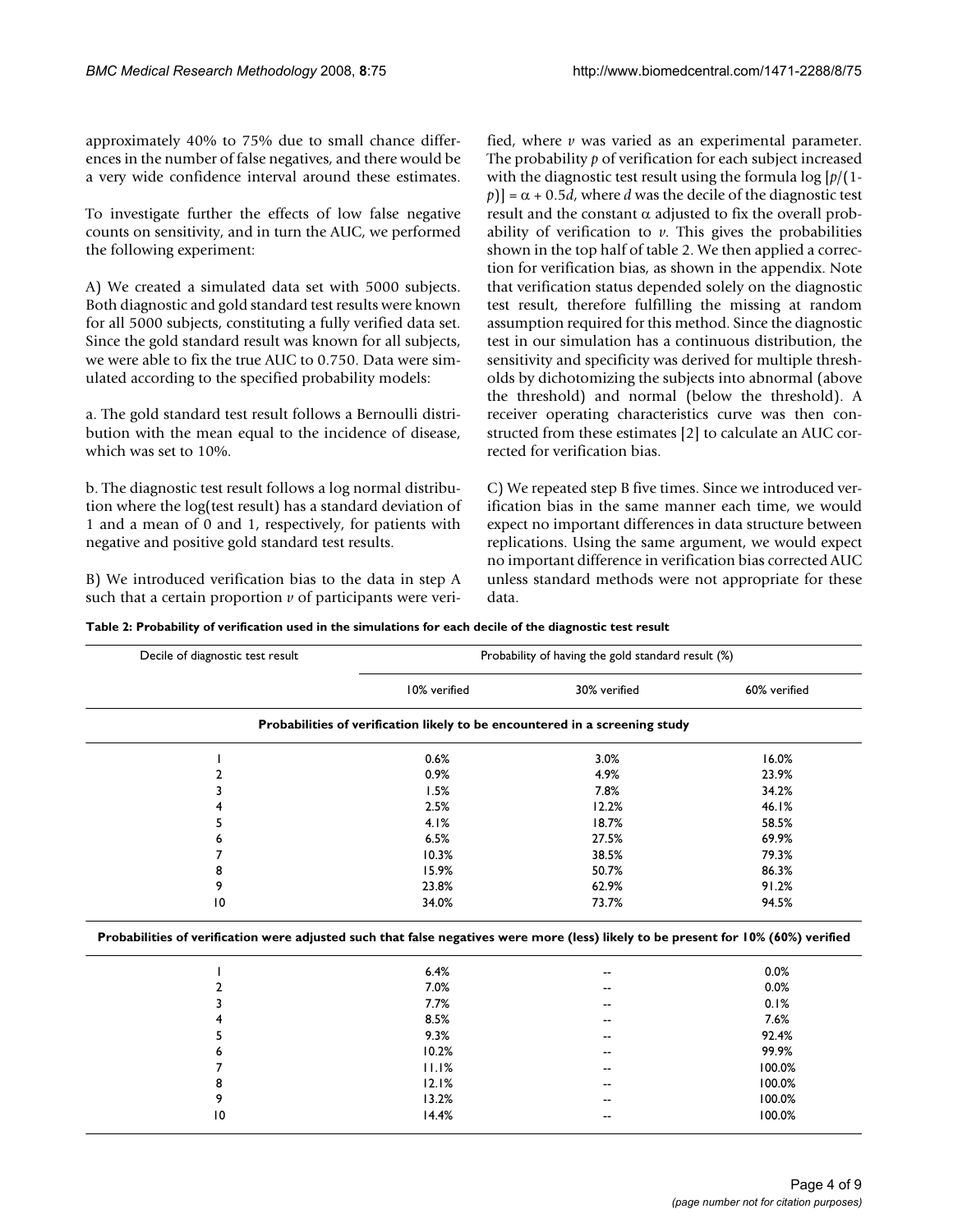D) We compared the true AUC from step A to the verification bias corrected AUC corresponding to each replication from step C.

The AUC was calculated using the trapezoid rule, where sensitivity and specificity were estimated (a) over 10 categories based on the deciles of the diagnostic test result and (b) for each unique value of the diagnostic test result using semiparametric efficient estimators – subsequently referred to as the Alonzo-Pepe method -, the latter of which has been shown to have minimal bias when the verification mechanism is known[10]. We specified that the simulated set have 5000 participants with 10% verification since these are common characteristics of large screening studies [4,7,9].

We performed a simulation experiment where we repeated steps A and B 2000 times and report the mean of the true and verification bias corrected AUC, as well as the  $2.5<sup>th</sup>$  – 97.5<sup>th</sup> percentiles and coverage. Coverage was the proportion of 95% confidence intervals, constructed using bootstrap methods with 2000 replications, containing the true value of 0.750. We performed this simulation experiment varying the proportion verified ( $\nu = 10, 30$ , and 60%). Our intent in varying the proportion verified was to vary the frequency of the cell counts while keeping the relationship between the diagnostic test and outcome the same. For example, with all else being equal, one would be less likely to encounter small cell counts with 60% verified compared to 10% verified. To test whether small cell counts or overall verification rates drove our findings, we repeated our simulations using probabilities of verification as shown in the bottom half of table 2: in this case, the probability of small numbers of false negatives is higher in the scenario with a higher overall verification rate. For the simulations, the AUC was calculated by estimating sensitivity and specificity over 10 categories based on the deciles of the diagnostic test result; we did not calculate the AUC using the Alonzo-Pepe method as it gave similar results. All statistical analyses were conducted using Stata 9.2 (StataCorp, College Station, TX).

# **Results**

# *Simulation studies*

Data simulated under the setting of a screening study with 5000 participants are shown in Table 3. Defining "false negatives" as participants below the median diagnostic test level with a positive gold standard result, 99/2500 (4.0%) were false negatives. Table 3 also shows five example runs of our simulation. After verification bias was randomly introduced the first time, only 50 (2% of 2500) participants below the median diagnostic test level had gold standard assessment of which 2 were false negatives. We introduced verification bias to the same simulated data set 4 more times. Comparing the replications, we observe no important differences in the proportion of participants below the median diagnostic test level who subsequently underwent gold standard assessment (1.6% – 2.6%). We also observe that the proportions of false negatives in each replication are consistent with chance when compared to the 4.0% of false negatives in the fully verified data set. Notably, the number of false negatives encountered ranged from 0–4. AUC corrected for verification bias ranged from 0.550 to 0.852. The variation in these results is very large: few estimates of AUC in the medical literature are less than 0.55 or greater than 0.85. In other words, two replications of a screening study could produce results at opposite ends of the extremes of test characteristics. The estimates of AUC using the Alonzo-Pepe method showed similar gross variability, indicating that the variation in results is not explained by categorizing the continuous diagnostic test result in 10 groups. Similar results were observed when varying the true value

| Data Set               | (I)<br>Number with negative<br>diagnostic test and verified | (2)<br>Number of false negatives | Proportion of false<br>negatives $(2)/(1)$ | <b>AUC</b>            |             |
|------------------------|-------------------------------------------------------------|----------------------------------|--------------------------------------------|-----------------------|-------------|
|                        |                                                             |                                  |                                            | Categorize in 10 bins | Alonzo-Pepe |
| Fully verified         | 2500                                                        | 99                               | 4.0%                                       | 0.750                 | 0.750       |
| With verification bias |                                                             |                                  |                                            |                       |             |
| Replication 1          | 50 (2.0%)                                                   |                                  | 4.0%                                       | 0.690                 | 0.712       |
| Replication 2          | 64 (2.6%)                                                   | 4                                | 6.3%                                       | 0.852                 | 0.857       |
| Replication 3          | 40 (1.6%)                                                   |                                  | 5.0%                                       | 0.550                 | 0.546       |
| Replication 4          | 61 $(2.4%)$                                                 |                                  | 0.0%                                       | 0.812                 | 0.826       |
| Replication 5          | 65 (2.6%)                                                   |                                  | 4.6%                                       | 0.790                 | 0.803       |

| Table 3: Example of data generated under the setting of a screening study with 5000 participants and the underlying incidence of |  |
|----------------------------------------------------------------------------------------------------------------------------------|--|
| disease being 10%                                                                                                                |  |

In the fully verified data set, definitive test results were known for all 5000 participants. In the replications with verification bias, only 500 (10%) participants underwent definitive testing. False negatives are defined as verified participants with a diagnostic test result less than the median of the diagnostic test results and with a positive gold standard result. The AUC of the fully verified data set was 0.750; all other estimates are with correction for verification bias.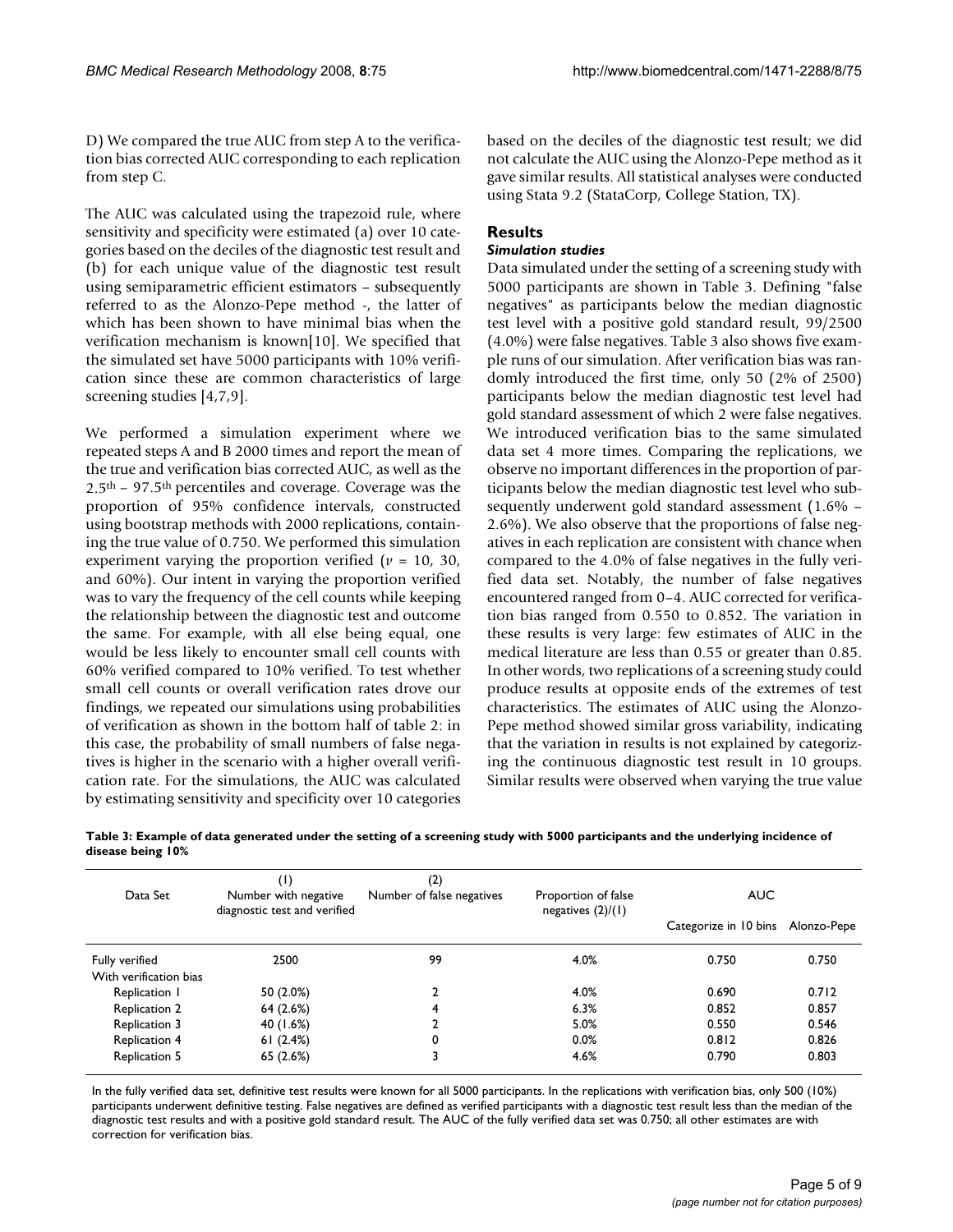of the AUC, although less variation was present among highly predictive tests (for example, AUC of 0.9, table 4).

The results of the simulation study are shown in table 5. The number of false negatives is shown for a cut-off at the 2nd decile. With 10% of participants verified, 0 false negatives were encountered in 83% of the replications; 1 false negative in 16%, and > 1 false negative in 2%. The proportion of replications with > 1 false negative increased as the percentage verified increased. With 30% of participants verified, 23% of replications had  $> 1$  false negative; this proportion rose to 92% with 60% of participants verified.

The verification bias corrected AUC had little bias: the mean over 2000 replications was generally close to the true AUC of 0.750. As expected, presence of verification bias increased the amount of variability associated with the AUC. With full verification, the  $2.5<sup>th</sup> - 95<sup>th</sup>$  percentiles of the AUC over 2000 replications were 0.728 – 0.774; with 10% of participants verified, which is commonly observed in screening settings, this increased to 0.577 – 0.860. The width of this interval, 0.28, covers approximately 60% of all possible values of AUC. One way of illustrating these results is to note that a study with only 100 patients and a 10% event rate has a confidence interval for AUC of approximately 0.3: thus a study with 5000 patients that is subject to verification bias has equivalent statistical precision to one 98% smaller. Coverage was only 77% when 10% of patients were verified. As expected, both variability and coverage improved with a higher proportion verified: with 60% of participants verified, the  $2.5<sup>th</sup>$  – 95<sup>th</sup> percentiles of the AUC were 0.713 – 0.786 and coverage was 93%.

Table 5 gives the results for the scenarios in the bottom half of table 2, where the number of false negatives is higher when the overall verification rate is lower. It is clear that the false negative count determines the value of verification bias correction: even if, overall, a reasonable number of patients are verified (60%), our estimates have poor properties when there are few false negatives.

**Table 4: Examples of estimates of verification bias corrected AUC when varying the true value of the AUC**

|                                   | <b>AUC</b> |       |       |       |
|-----------------------------------|------------|-------|-------|-------|
| Fully verified (True value)       | 0.600      | 0.700 | 0.800 | 0.900 |
| With verification bias correction |            |       |       |       |
| Replication 1                     | 0.284      | 0.503 | 0.688 | 0.873 |
| Replication 2                     | 0.754      | 0.838 | 0.742 | 0.894 |
| Replication 3                     | 0.567      | 0.578 | 0.740 | 0.873 |
| <b>Replication 4</b>              | 0.689      | 0.779 | 0.883 | 0.920 |
| Replication 5                     | 0.648      | 0.755 | 0.856 | 0.827 |

#### *Published example 1 – HPV, cervical cancer example*

In 2004, Dannecker et al examined the sensitivity of human papillomavirus (HPV) DNA on self-collected vaginal swabs for the diagnosis of cervical cancer [8]. The study included 435 participants in total, of whom 122 (28%) underwent colposcopy, the gold standard assessment. The paper reported a sensitivity of 100% after verification bias correction, yet it is clear from examination of the paper that there were no false negatives. If instead there was 1 false negative (e.g. 1 participant with a negative diagnostic test result who was positive on colposcopy), the sensitivity after verification bias correction would be markedly reduced, from 100% to 70%. Since there were zero false negatives, verification bias corrected confidence intervals cannot be derived (the authors did not provide confidence intervals, and did not mention the variability associated with the estimated sensitivity).

# *Published example 2 – CAD, Single Photon Emission Computed Tomography*

In 2002, Miller et al examined the sensitivity of single photon emission computed tomography (SPECT) for the diagnosis of coronary artery disease (CAD) [7]. The study included 14,273 participants in total, of whom 1853 (13%) underwent coronary angiography, the gold standard assessment. This paper reported a sensitivity of 65% (95% confidence interval 63 to 68%) after verification bias correction. There were 32 false negatives in the study. Small changes to the number of false negatives did not have a substantive difference in this example. For example, we estimate that changing the number of false negatives to 25 would result in a corrected sensitivity of 68%, and to 40 would result in a corrected sensitivity of 62%; these estimates are not importantly different from the reported sensitivity of 65%, and are nearly within the reported 95% confidence interval. From reviewing the statistical methods of the manuscript, we hypothesize that the reported confidence intervals are too narrow because the analysis included stepwise model selection, which was not replicated during the bootstrap procedure.

#### *Published example 3 – PSA, prostate cancer example*

In 2003, Punglia et al reported the AUC of a PSA test for prostate cancer diagnosis in a screening study conducted in the United States [4]. Of 6,691 men with PSA results, 705 (11%) underwent biopsy of the prostate. The investigators performed a verification bias correction and reported the AUC of the PSA test for men aged < 60 years to be 0.86. From the presented tables and figures for men aged < 60 years, we observe that the corrected sensitivity remained at 100% for  $PSA < 0.9$  ng/ml. This implies that there were no false negatives among men aged < 60 years with PSA  $< 0.9$  ng/ml. Using simple assumptions (the median PSA among all 4556 men < 60 screened being 0.9 ng/ml and holding the specificity at this PSA level around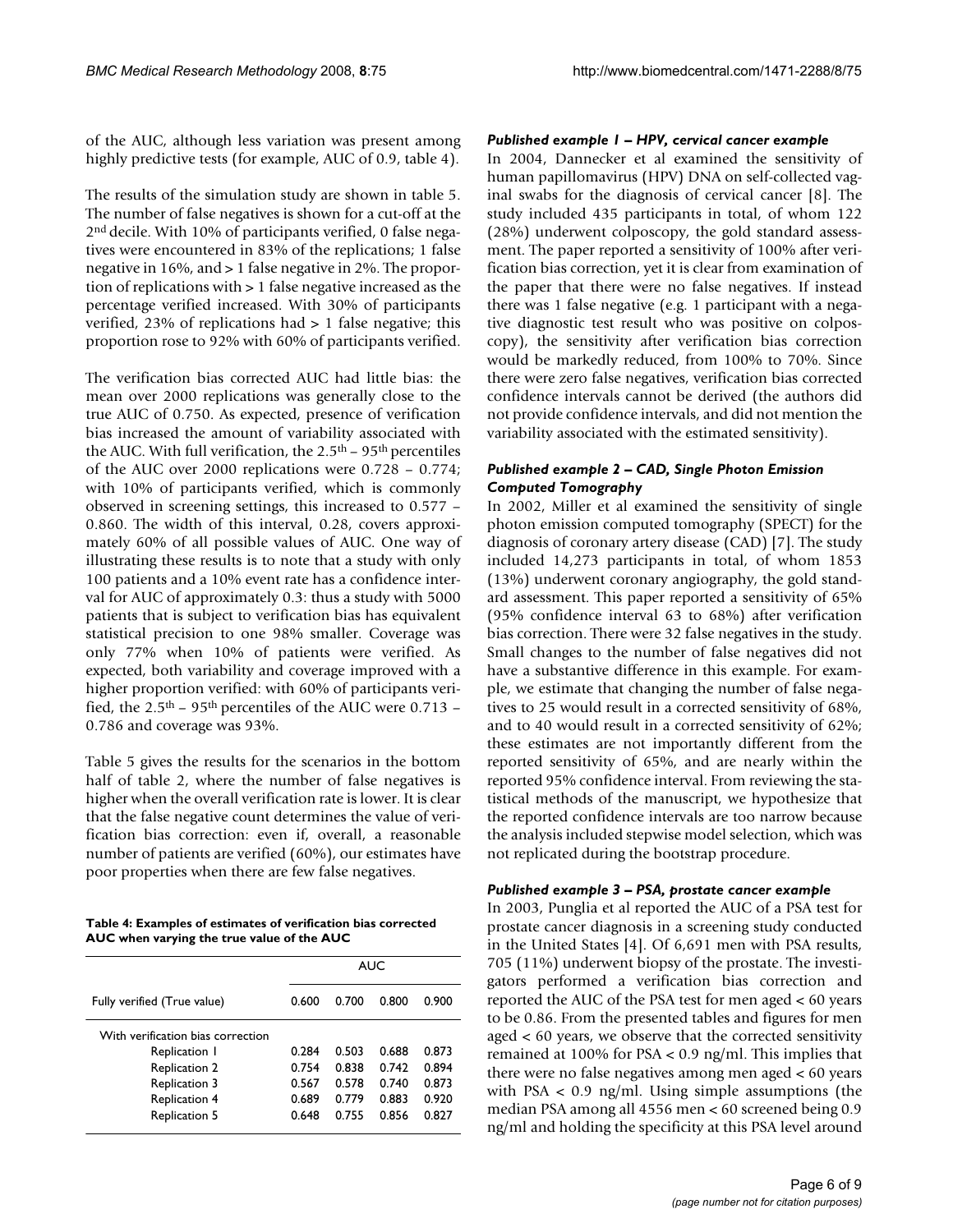| Percentage Verified | Proportion with <i>n</i> false negatives |     |     | AUC over 2000 replications | Coverage Probability over 2000 replications |                                                                             |                                                                                                                                    |
|---------------------|------------------------------------------|-----|-----|----------------------------|---------------------------------------------|-----------------------------------------------------------------------------|------------------------------------------------------------------------------------------------------------------------------------|
|                     | $n = 0$                                  |     |     | $n = 1$ $n = 2$ $n > 2$    | Mean                                        | $2.5th - 97.5th$ percentile                                                 |                                                                                                                                    |
|                     |                                          |     |     |                            |                                             | Probabilities of verification likely to be encountered in a screening study |                                                                                                                                    |
| True                | n/a                                      | n/a | n/a | n/a                        | 0.750                                       | 0.728, 0.774                                                                | 95%                                                                                                                                |
| 10%                 | 83%                                      | 16% | 2%  | 0%                         | 0.758                                       | 0.577, 0.860                                                                | 77%                                                                                                                                |
| 30%                 | 41%                                      | 37% | 17% | 6%                         | 0.752                                       | 0.677, 0.813                                                                | 89%                                                                                                                                |
| 60%                 | 1%                                       | 6%  | 12% | 80%                        | 0.750                                       | 0.713, 0.786                                                                | 93%                                                                                                                                |
|                     |                                          |     |     |                            |                                             |                                                                             | Probabilities of verification were adjusted such that false negatives were more (less) likely to be present for 10% (60%) verified |
| $10\%$              | 25%                                      | 35% | 23% | 16%                        | 0.751                                       | 0.677, 0.820                                                                | 93%                                                                                                                                |
| 60%                 | 98%                                      | 3%  | 0%  | 0%                         | 0.728                                       | 0.552, 0.819                                                                | 67%                                                                                                                                |

#### **Table 5: Simulation study with 2000 replications**

5000 participants are enrolled in a screening study with an underlying incidence of disease of 10%. False negatives are defined as verified participants with a diagnostic test result less than the 20<sup>th</sup> percentile of the diagnostic test results and with a positive gold standard result.

55%, as reported), and making a small change in false negatives, from 0 to 1, the corrected sensitivity drops to 80%. Had the AUC been calculated using 80% sensitivity instead of 100% sensitivity for PSA < 0.9 ng/ml, then the corrected AUC would be 0.78 instead of 0.86. Confidence intervals were not provided by the author for any sensitivity or AUC estimates.

### **Discussion**

Verification bias is present in studies where only a subset of subjects receives the gold standard confirmation of disease status and where the likelihood of the gold standard confirmation depends on the diagnostic test result. These two conditions are often met in screening studies. When verification bias is not accounted for, reported sensitivity is inflated and specificity is understated. It is possible to obtain verification bias-corrected estimates of sensitivity and specificity if at least 1 subject with a negative screening test receives the definitive testing.

Several systematic reviews have investigated the prevalence of verification bias in diagnostic studies. In a review of pediatric studies published from 1987 to 1989, 40% (15/42) were found to be verification bias[14]. Reviewing all diagnostic test studies published from 1978 to 1993, correction for verification bias was performed in 46% (51/ 112) studies. Notably, the proportion of studies that corrected for verification bias significantly increased over time: 29% from 1978–1981 and 62% from 1990–1993. Finally, in a review of studies examining diagnostic tests for cancer published from 1990 to 2003, 40% (10/25) at least mentioned verification bias as a potential source for bias[15].

It is important to recognize not only the need for but also the limitations of verification bias correction. In this paper, we illustrate that standard methods for verification bias correction are not adequate when there are few false negatives. This situation is commonly encountered in screening studies [4,8]. In these cases, verification bias correction would have led to dramatically different results given very small changes in the number of false negatives. Most skilled statisticians would be wary about applying statistical methods when there are low cell counts, and would therefore be concerned about the adequacy of verification bias correction in this circumstance. Yet we have shown that verification bias correction is often applied regardless of low numbers of false negatives. In the HPV example, the authors concluded that the HPV DNA test had excellent sensitivity, when in fact the reported sensitivity of 100% would have been 70% were a single patient to be reclassified. In the PSA screening example, the AUC could have been 0.78 instead of 0.86 if a single cancer were found among the estimated 2300 men with PSA < 0.9 ng/ml. Although PSA is a screening test with a continuous distribution, it should be noted that verification bias-corrected estimates should not be obtained for PSA levels below which no man receives a biopsy. Indeed, using data from the Prostate Cancer Prevention Trial[16], a study in which men were biopsied irrespective of PSA level and thus not subject to verification bias, we might estimate well over 100 false negatives in the PSA < 0.9 ng/ ml group.

One possible solution to low false negative rates would be to provide confidence intervals, so that the width of the confidence interval can give insight into the certainty of the point estimate. Begg and Greenes provide formulas to calculate confidence intervals in the presence of verification bias, however, these formulas are based on asymptotic theory. In the case of few false negatives, the resulting confidence intervals will be insufficiently wide due to the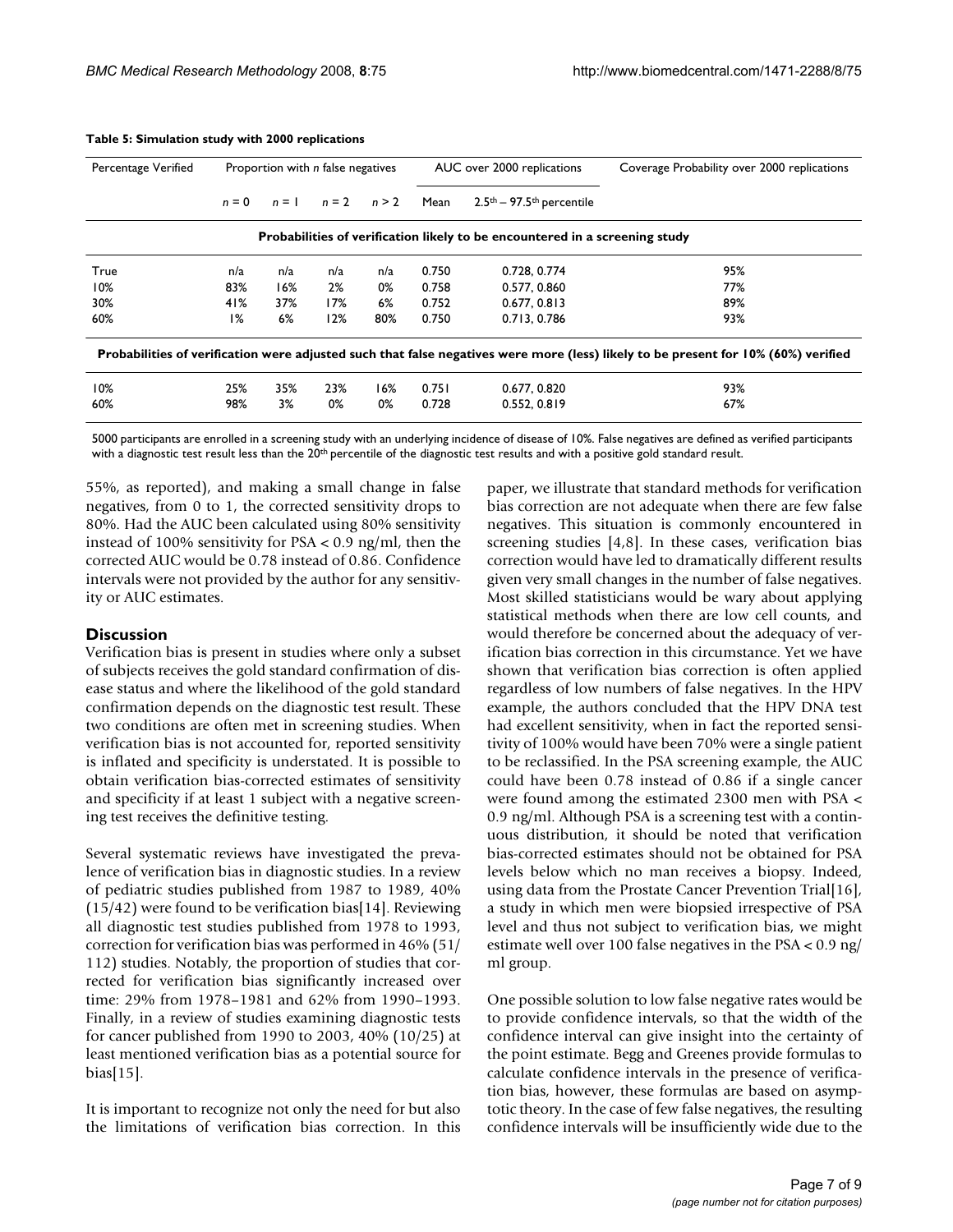uncertainty of the negative predictive value[13]. An obvious distribution-free method to calculate confidence intervals is by bootstrapping. However, since the false negative rate is underestimated in data subject to verification bias, we cannot be certain that resampling methods will sample from the true distribution of false negatives, in particular when the diagnostic test has a continuous distribution. For example, consider the case where the diagnostic test is continuous and there is only one false negative with a test result  $t = t^*$  below a threshold value of the test *q*. Resampling methods will give a value  $t = t^*$  for all diseased subjects below *q*, which is not the true distribution. As a result, bootstrap methods will provide overly narrow confidence intervals (table 5). In the HPV example, since the actual data did not contain any false negatives, no bootstrap sample would contain any false negatives; hence, the sensitivity would be overestimated in all bootstrap samples. Therefore, we do not believe that bootstrap methods to produce verification bias corrected confidence intervals are appropriate.

We have described the application of certain statistical methods in the presence of verification bias, and the problems with these methods when the analysis data set contains few false negatives. In other words, this manuscript focuses on the analytic phase of the study, and not the design phase. If it is known in advance that verification bias will be an issue, then a possible solution would be to design the study such that a random sample of test-negative subjects to undergo disease verification. The size of this sample would need to be sufficiently large to provide an adequate number of false negatives to estimate sensitivity, which may be difficult to determine in the original study design. In the CAD example, less than 2% of the test negative participants (97/6745) were in the verified sample; a higher percentage of test negatives in the verified sample would be required in a smaller study. Although verification bias corrected estimates of diagnostic accuracy would be improved, this would come at a cost: subjects with no indication of disease would undergo unnecessary procedures, possibly resulting in complications and discomfort, not to mention the monetary cost of the additional procedures. The appropriateness of randomly selecting test-negative subjects to receive the gold standard assessment will be specific to the disease (for example, the incidence of disease and the invasiveness of the gold standard assessment. Since the focus of this manuscript is data analysis, and not study design, we have not made specific recommendations on this point.

For our simulations, we used data sets with 5000 subjects, a 10% incidence of disease and a verification rate as low as 10%. These numbers were chosen to reflect the typical parameters of screening studies. For example, in one cervical cancer study, 364 of 4761 (8%) women underwent biopsy [9]; the biopsy rate was 705 of 6691 (11%) of men in a prostate cancer screening study; in a cardiovascular study 340/3679 (9%) patients underwent angiography for disease status confirmation [5]. With respect to the true incidence of disease, this is naturally difficult to determine. As such, we conservatively chose a high incidence of 10% (note that, for example, the lifetime incidence of cervical cancer is less than 1%[17]). It thus seems plausible that many screening studies would be prey to the problem of low false negative rates. The published examples (3.2 – 3.4 above) provide additional evidence on this point.

Previous mention has been made to the inadequacy of verification bias correction in the presence of low false negatives. In their critique of a novel imputation method, Hanley et al noted that sensitivity was 100% when there were no false negatives, even after verification bias correction. They cautioned against verification bias correction when one or more of the cells in the verified sample is zero [18]. Pepe has previously noted that verification bias corrected estimates of sensitivity are not robust to low numbers of false negatives[13]. We further demonstrate that standard methods to correct for verification bias, which have been widely used with zero false negatives, will produce unreliable estimates of sensitivity and AUC. Ultimately, verification bias is a missing data problem and we hypothesize that no correction method will be able to overcome a cell count of zero.

### **Conclusion**

The characteristics of diagnostic tests have important clinical implications. From these results, clinicians decide whether or not to use a diagnostic test, and if so, how it should be used, such as what PSA cutoff to use to recommend patients for biopsy. Screening programs are designed such that few false negatives are encountered. When there are few false negatives, standard methods for verification bias correction are inadequate. If these methods are to be used, then at a minimum verification bias corrected confidence intervals should be provided for all estimates of diagnostic accuracy. Investigators should be cautioned when using such methods: there are no "free lunches" in statistics, and we should certainly be skeptical of methods that appear to get something from nothing.

#### **Competing interests**

The authors declare that they have no competing interests.

#### **Authors' contributions**

AMC and AJV conceived of the study, and participated in its design and coordination and helped to draft the manuscript. AMC performed the statistical analyses. All authors read and approved the final manuscript.